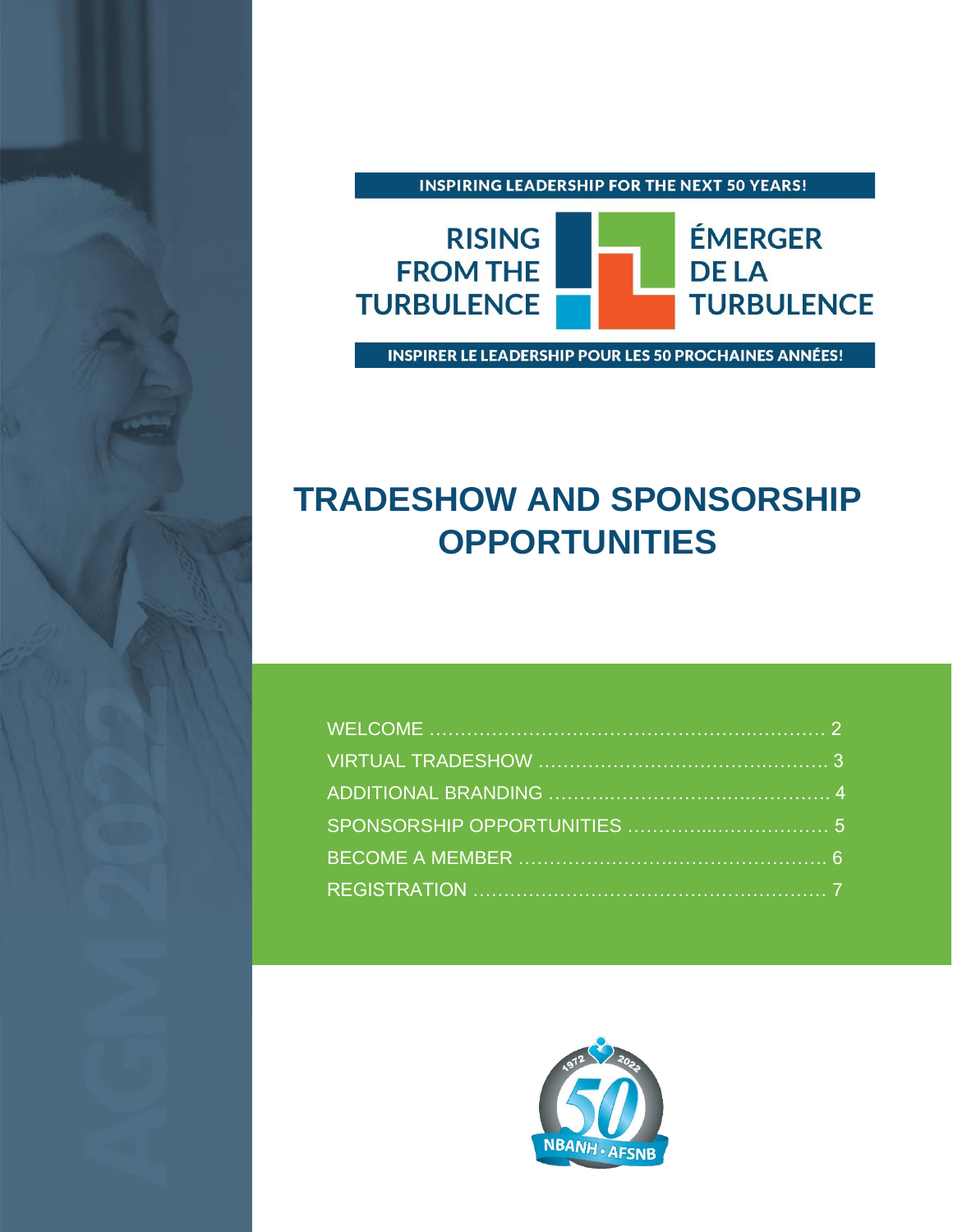## **WELCOME**

The New Brunswick Association of Nursing Homes Inc. (NBANH) is thrilled to host another Virtual Conference! This event will be hosted on Thursday, May 19th, 2022 and our theme is *Rising from the turbulence: Inspiring leadership for the next 50 years!*

The NBANH is a not-for-profit organization providing a range of membership services including labour relations, benefit and pension management, wellness programs and advocacy. Under the governance of our volunteer board of directors, we thrive on leading excellence in long term care and service delivery in NB.

This event will offer sponsors and exhibitors a chance to connect with not only the nursing home sector of New Brunswick, but the entire long-term care community. We will focus marketing efforts to the longterm care sector through partners, stakeholders, universities, etc… Feel free to share through your networks too!

#### **NB Association of Nursing Homes' exhibitors will…**

- Develop an enhanced understanding of the nursing home market in New Brunswick.
- Reach the decision makers of all 71 nursing homes representing over 4,800 residents and 7,300 staff across the province.
- Access to critical information to help you build a strong and beneficial relationship with each nursing home.



This year marks NBANH's 50<sup>th</sup> anniversary! We are hoping to host an in-person celebration in September 2022. Stay tuned for more information…

We trust this virtual conference will give value to our tradeshow and with your support; together, we can make this event a great success! Come join the fun with this unique opportunity to showcase your products and services and help us celebrate 50 years of servicing the nursing home sector in New Brunswick!

For any questions or comments, please contact:

**Mélanie Eva** Events Coordinator [meva@nbanh.com,](mailto:meva@nbanh.com) (506) 460.6262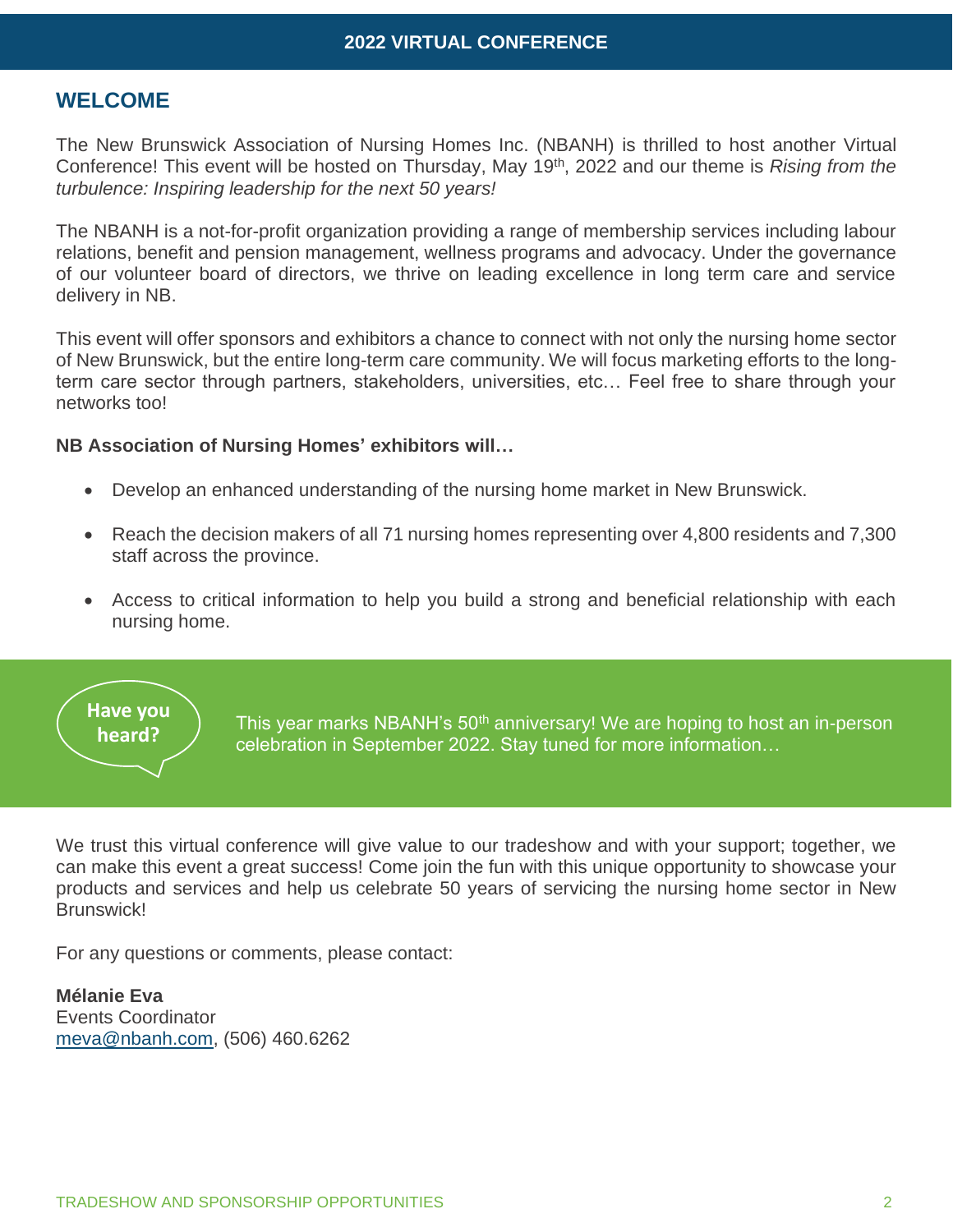## **2022 VIRTUAL CONFERENCE**

# **VIRTUAL TRADESHOW**

Similarly to last year's conference, we will host our annual conference using the EventMobi's virtual platform. This platform will offer **3 opportunities** to highlight your brand, share your information and meet the attendees! Looking at the homepage, the companies will have access to:



- **1. Sponsors & Exhibitors:** This page is a list of all the Sponsors & Exhibitors. Each company will have a landing page to share information about their products & services, add a promotional video, network & engage with the attendees, add downloadable documentation, and much more!
- **2. Live Tradeshow:** This Interactive Breakout Room feature is new for this year! The Live Tradeshow will allow each company a chance to host a live face-to-face meeting with a group of attendees. This easy to use feature is fully intergrated in the platform (no need to connect to your personal Zoom/GoToMeeting account). A cumulative 2 hours will be dedicated to the Breakout Rooms during the event. We suggest companies take advantage of this in-person feature to demonstrate your product/service, engage with attendees, and have fun!
- **3. Gamification:** Incentivize networking & participation with Gamification! Each company can create a Gamification Code. Attendees can redeem points through gamification codes to win prizes. The platform includes a built-in leaderboard so all attendees can see who is playing and where they stand! This is a powerful and fun tool to engage with the attendees. Another way to create more exposure is to provide a Gamification Prize!

#### **Virtual Tradeshow Fee:**

- \$650 + HST for corporate/associate member
- \$850 + HST for non-members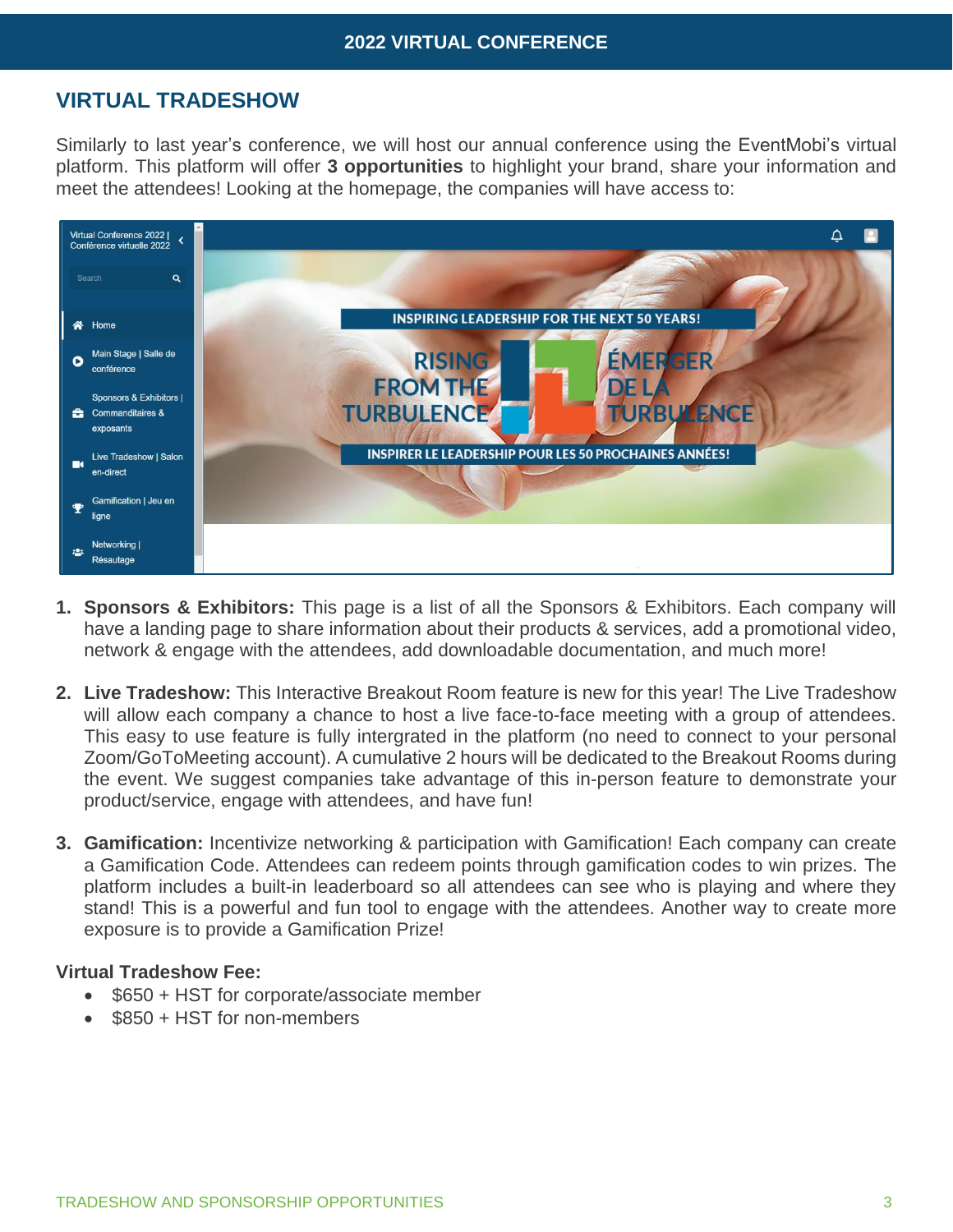# **BRANDING OPPORTUNITIES**



#### **Make a first impression - Become a Swag Box Collaborator**!

Don't miss out on the exclusive opportunity to have your logo included in the box design AND add your branded merchandise to the *Virtual Conference Survival Kit* for all delegates. This pre-event promo will help the audience feel a greater connection and sense of occasion, increasing anticipation for the upcoming event. Who doesn't like to receive a box full of goodies delivered to your doorstep!

We curated a list of goodies for the *Virtual Conference Survival Kit.* We are happy to talk about custom contribution. See Swag Box example above.

- Notebook & pen
- Water bottle or tumbler
- Coffee/tea mug
- Tote or Lunch bag
- Mouse pad or stress ball
- Fun and healthy Snacks

**Swag Box Collaborators are limited**. To have this exclusive opportunity to have your brand included in the design, and fun!

- \$450 + HST for corporate/associate members + your branded merchandise donation
- \$650 + HST for non-members + your branded merchandise donation

#### **Make a lasting impression – Create a Program Advertisement!**

Reach your audience through our conference program! This is the guide that every attendee, speaker and guest will consult, again and again, before and during the event.

Make a splashy ¼ page ad to share your participation at our conference, showcase your new product and/or service, invite attendees to your Interactive Breakout Room, or even share your Gamification code. Options are limitless when it comes to creativity.

The Ad Size on your right are the acceptable specs for the ¼ page ad.

To purchase the Program Advertisement:

- $\bullet$  \$250 + HST for corporate/associate members
- $$400 + HST$ for non-members

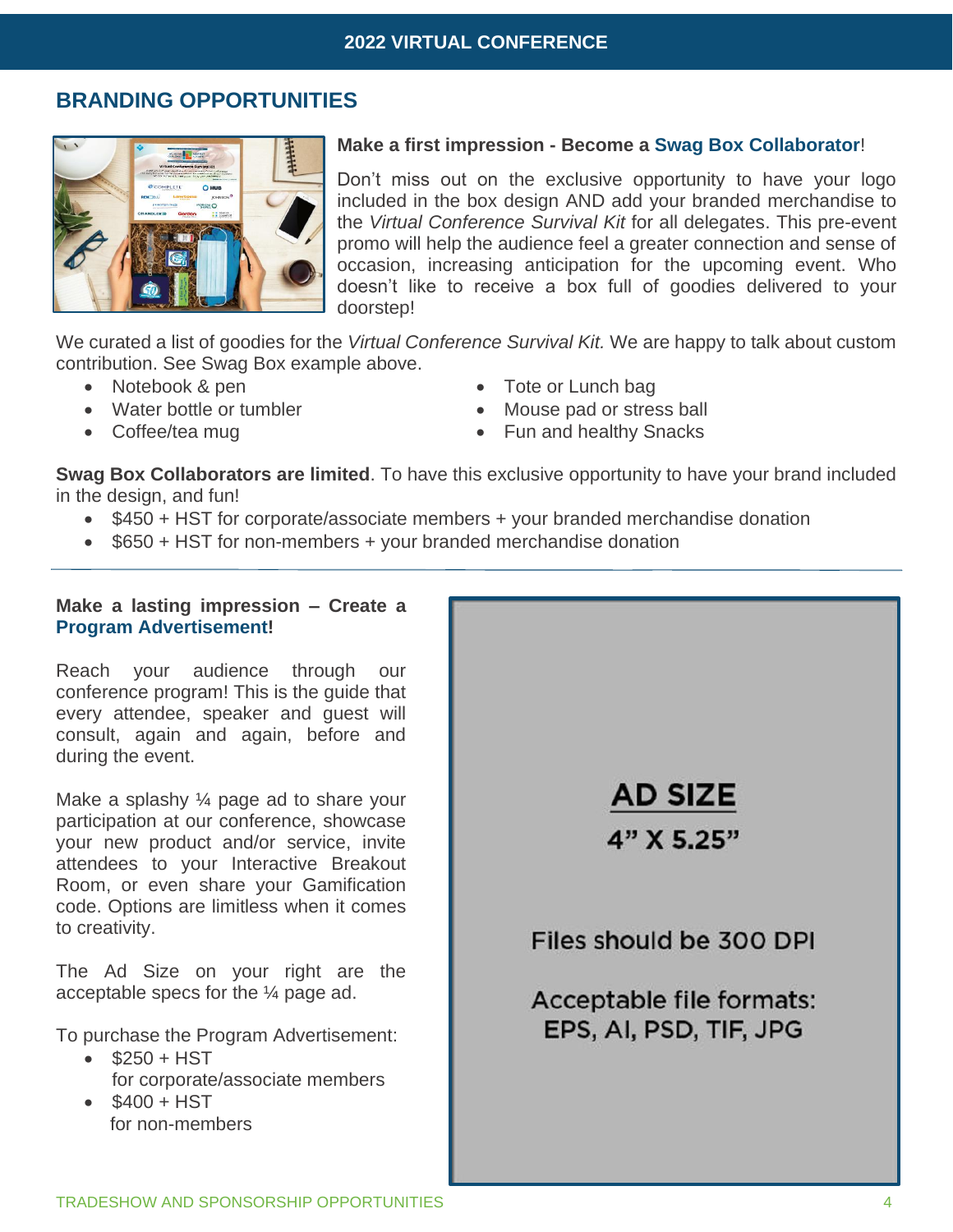# **SPONSORSHIP OPPORTUNITIES**

Here are the benefits of becoming a Sponsor:

| <b>BENEFITS</b>                                                     | <b>LEVELS</b>                      |                                |  |
|---------------------------------------------------------------------|------------------------------------|--------------------------------|--|
|                                                                     | <b>Platinum Sponsor</b><br>\$3,500 | <b>Gold Sponsor</b><br>\$2,500 |  |
| <b>Virtual Tradeshow</b><br>(\$650 value)                           | $\checkmark$                       | $\checkmark$                   |  |
| <b>NBANH Corporate</b><br>Membership<br>(\$500 value)               | $\checkmark$                       | ✓                              |  |
| 1/ <sub>4</sub> page ad in<br><b>Event Program</b><br>(\$250 value) | $\checkmark$                       | $\checkmark$                   |  |
| Logo on<br><b>NBANH</b> website & Event<br>Program                  | $\checkmark$                       | ✓                              |  |
| <b>Profile Identified as</b><br>Sponsor                             | $\checkmark$                       | $\checkmark$                   |  |
| Logo in Swag Box<br>(\$450 value)                                   | $\checkmark$                       |                                |  |
| <b>Banner on Home Page</b><br>during the Event                      | $\checkmark$                       |                                |  |
| Identified during the Live<br><b>Sessions</b>                       | $\checkmark$                       |                                |  |
| Name on Social Media<br>during the AGM                              | $\checkmark$                       |                                |  |

## **We are here to help!**

Before the event, you will receive a package to get your company set-up on the EventMobi platform including a video orientation on how to set-up your landing page, how to create your personal profile, tips to help you engage with the participants in a virtual setting, how to use the Interactive Breakout Rooms, and other pointers for you to have a successful experience!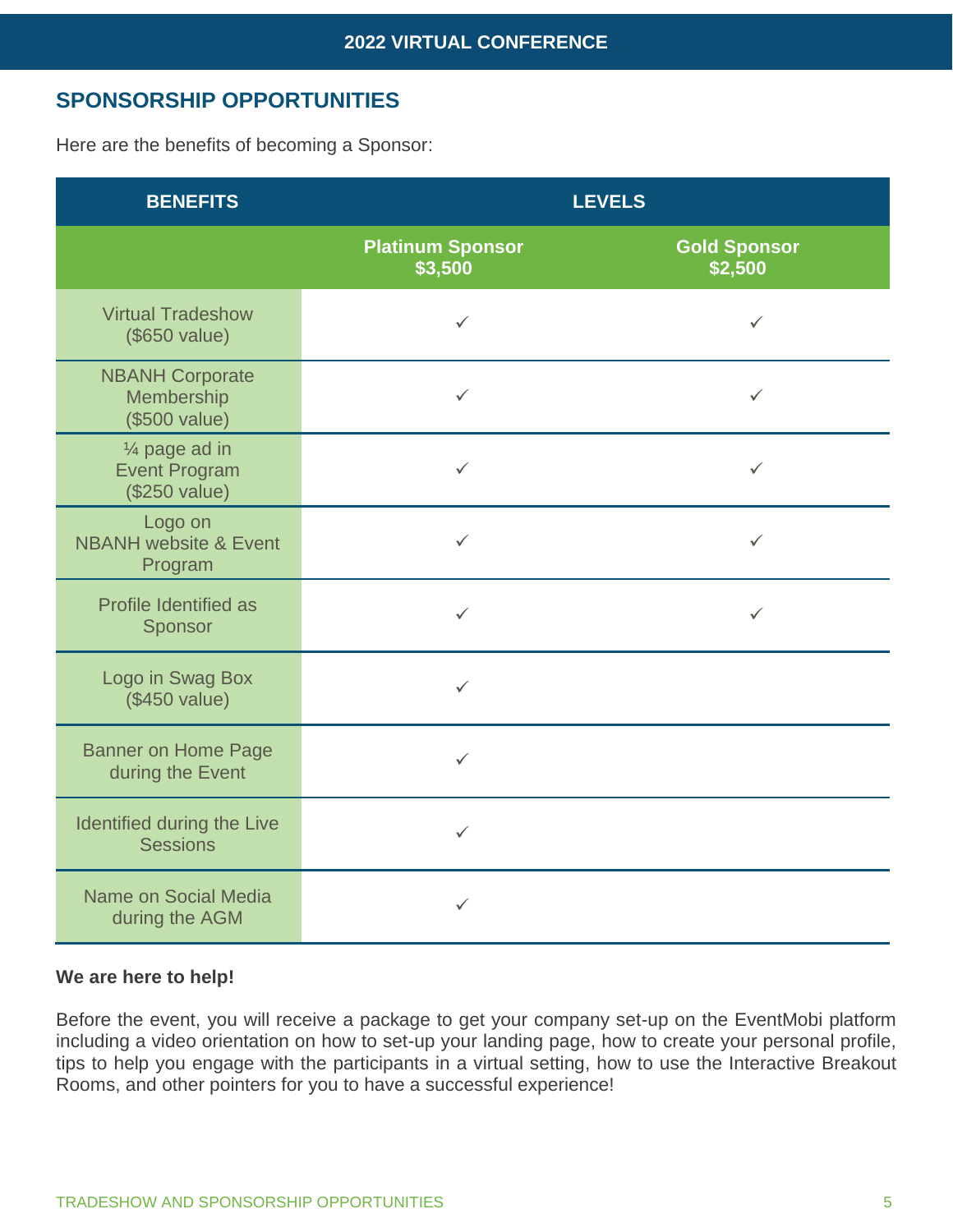# **BECOME AN NBANH MEMBER!**

Become a Corporate or Associate Member! NBANH has served as the nursing home sector's official voice for 50 years! We provide on-going two-way communication with our members through regular correspondence, our bi-monthly e-newsletter, an interactive website and organize an array of events through the year that supports networking between our members and vendors through our Annual Tradeshow.

#### **Highlights of being an NBANH member:**

- Inclusion of your company's information on our [website](http://www.nbanh.com/)
- A subscription to NBANH's bi-monthly e-newsletter and ability to add content to the newsletter
- First notice on upcoming events, and first right on the opportunity to attend, exhibit, and/or sponsor all events, including AGM and conference, Nursing Home Volunteer Gala, etc…
- Reduced member rates, and more!

Corporate membership is limited to those organizations with an interest in the activities of the NBANH or its members.

Associate Membership is limited to a non-profit organization or person that supports the purposes of the NBANH.

\*Your membership is an annual fee payable at the same time as your conference registration.

#### **Membership Value**

- \$500 + HST for Corporate Membership
- \$100 + HST for Associate Membership



*\*A corporate or associate member does not hold the right to vote at the Annual General Meeting nor to participate on the NBANH Board.*

*\*The NBANH does not endorse a corporate or associate member and reserves the right to end membership.*